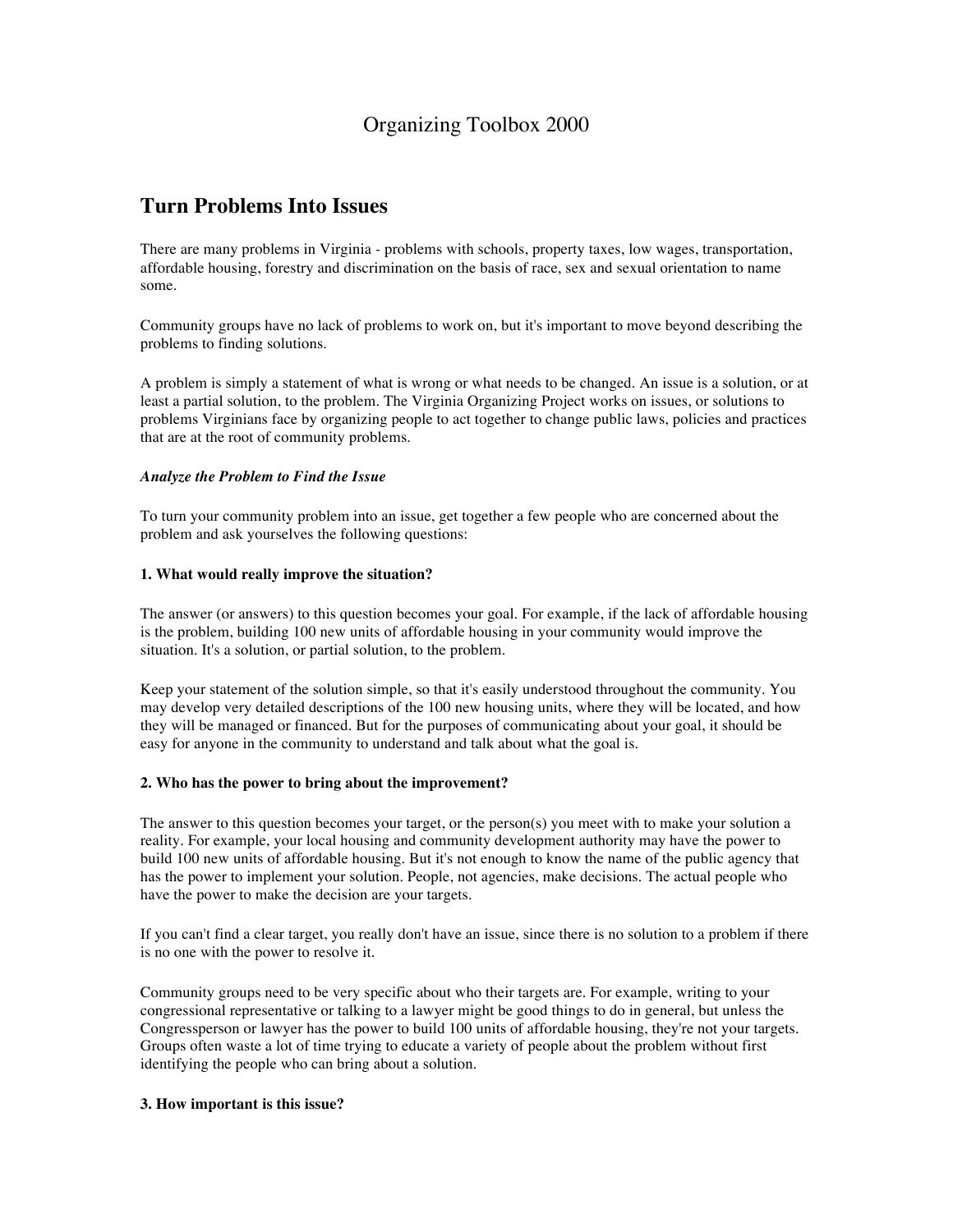A small but deeply committed group of people needs to care about the issue enough to stick with it, possibly for a few years, in order to see it through. Even more importantly, a much larger number of people needs to care about the issue enough to support it and work on it over the long-term as well.

Community groups need to ask themselves if there are enough people who care enough about the issue to make it worthwhile to take on. Since there are so many problems, there are many possible issues to work on. Actively ask people how much they care about an issue before making a commitment to work on it. Ask if they'd be willing to attend a public meeting about the issue, if they'd be willing to make phone calls, if they'd be willing to get their friends and family to write letters of support.

People may think the issue is a good idea, but if they're not willing to put some time and effort into it, the issue really isn't that important to them. Community groups need to know in advance whether an issue is just a good idea, or something that is important enough to people to get them to put time and effort into working on it.

#### **4. Is the issue winnable?**

If you have a clear goal, a specific target, and wide community support, the next question to ask is how likely it is, with the support you have, to be successful in reaching your goal. There is no point in going public on an issue that you have no chance of winning. On the other hand, community groups shouldn't shy away from taking on an issue that is of deep concern and has wide support just because the targets say it can't be done.

The whole point of community organizing is to get decision-makers to use their power to bring about improvements the community wants. We do this by getting the community to assert its own power in holding decision-makers accountable for meeting needs defined by the community.

If you can define a clear goal, identify specific targets, and have a substantial number of people who care enough about a problem to put some time into working on it, you have a pretty good chance of turning a general community problem into an issue - and achieving the improvements you want. Your next step is to develop a strategy for reaching your goal, the topic of the next virginia.organizing toolbox.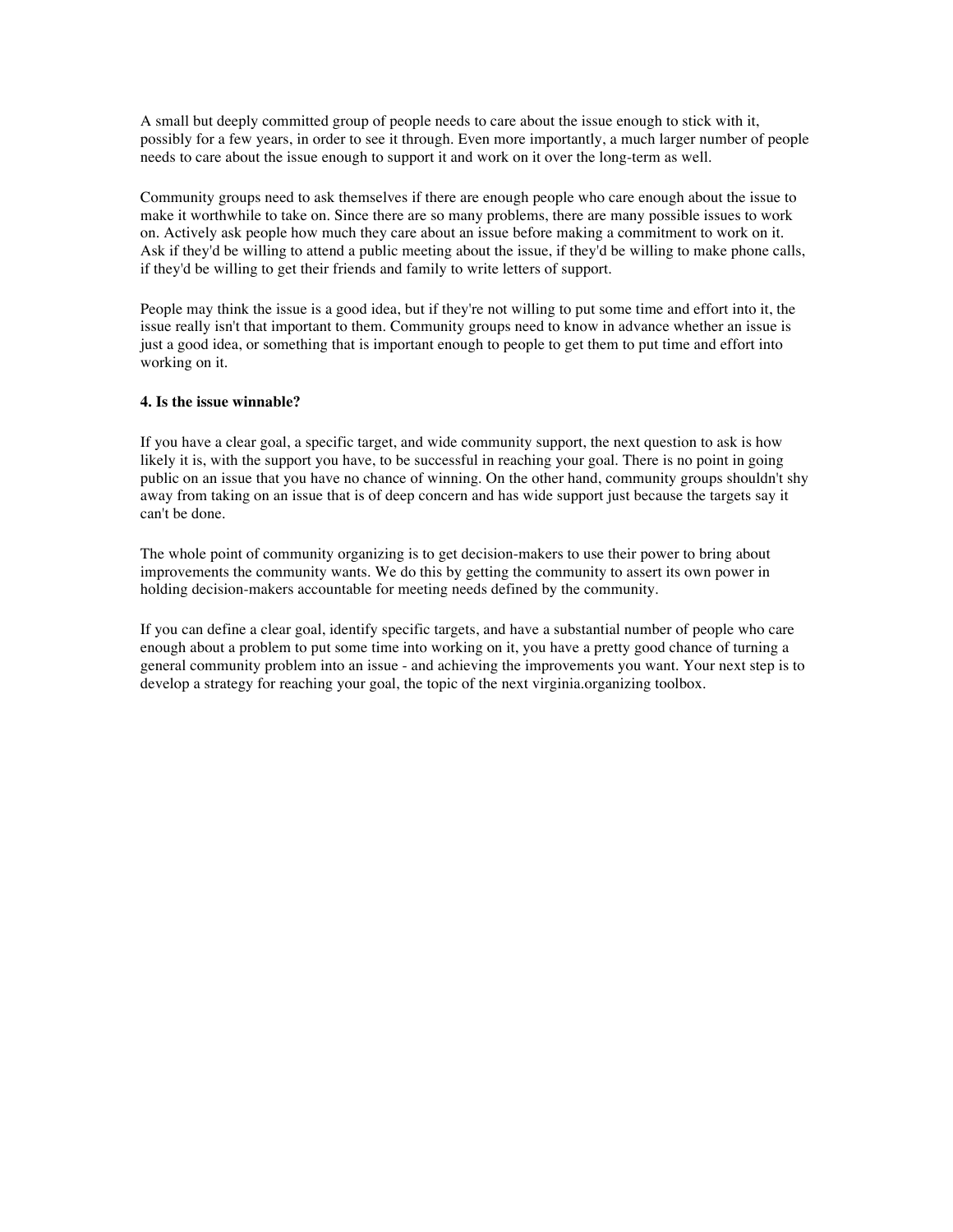# **What It Takes to Be a Leader in a Diverse Statewide Multi-Issue Organization**

Step 1: Stand Up

Recognize that the issues of concern to you are of concern to others, too, and make a commitment to connect with the people around you.

Step 2: Stand With Others

Go beyond your personal network of family and friends to intentionally meet other people for the purpose of building public relationships with them. This means carving an hour a week out of your many tasks and responsibilities to listen, face-to-face, to what another person in your community cares about and share what you care about with the other person. Not all of your one-to-one conversations will lead to specific actions on an issue. But if you meet a wide variety of people over a period of time and genuinely listen, you will build a network of relationships and enhance your ability over the long-term to move people into action on a wide range of issues.

Step 3: Build Bridges

Develop your ability to connect with and understand people who are different from you. Approach people of different races, religions, occupations, economic circumstances, family structures and sexual orientations and ask them what they see as the biggest challenges in the community. Try to see the world from their point of view as well as your own. Participate in VOP workshops on racism and sexual orientation to develop strategies for bringing diverse groups of people together.

Step 4: Learn and Practice the Practical Skills of Public Life

Be able to describe how power is distributed in your community and the state, and how it works in terms of the issues you care about. Learn how to find and sift through information to identify the key points that will help you move people into action. Too often, activists become so bogged down in the specific details of an issue that they scare other people away. Sift and refine your information so that anyone can understand it. Learn how to speak clearly in public, to raise funds by asking people for contributions, and to communicate with the media and public officials. Learn how to break a big job down into small tasks and ask others to help with them, and never stop asking new people to get involved.

#### Step 5: Be Strategic

Leadership takes commitment and hard work. Don't exhaust yourself by trying to do it alone. Work with others to develop a long-term plan for change in your community so you don't get constantly distracted by every issue that comes up. Forge relationships with like-minded people beyond your local area to build the power needed for major improvements in the quality of our common life.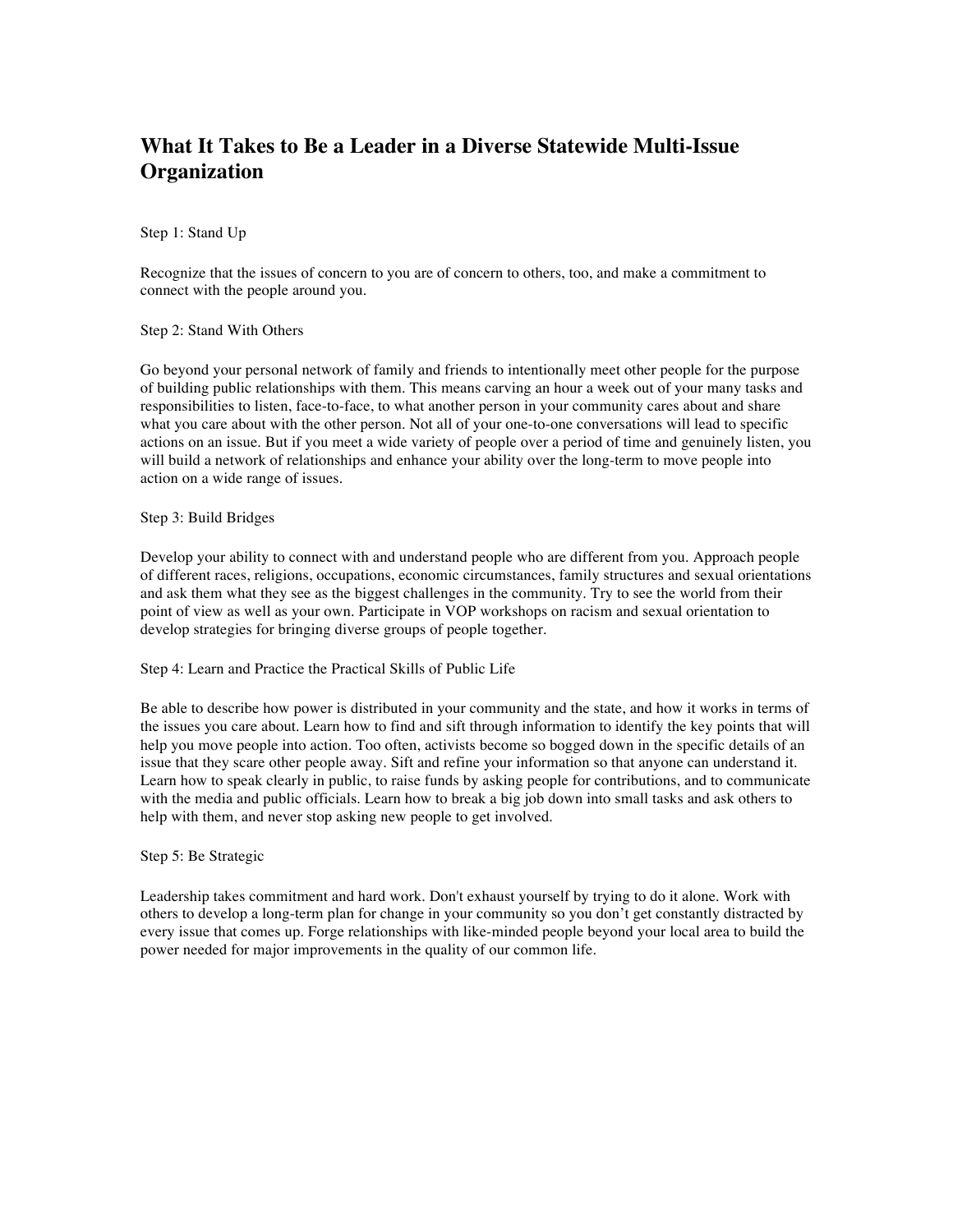## **Voter Registration**

Anyone active in groups working on community issues eventually comes face-to-face with elected or appointed government officials.

Local, state and federal government provide public services - roads, schools, sewers, fire and police protection - and determine policies that shape private practices - zoning, industrial and residential development, and employment practices, to name a few. Elected officials, and those appointed by elected officials, make decisions that affect our personal lives and the general well-being of our communities.

Even though government shapes so much of our lives, most people don<sup>1</sup>t vote.

Joy Johnson, chairperson of PHAR (Public Housing Association of Residents), a VOP affiliate in Charlottesville, says that the biggest challenge to encouraging people to register to vote is connecting the act of voting to people<sup>1</sup>s real lives.

"It<sup>1</sup>s easier to find information on how to play the lottery than it is to find out what voting has to do with the things you care about in your life. Television and radio tell you over and over again what you stand to win if you buy a lottery ticket; how many times have you seen an ad that says if you want to save affordable housing in your neighborhood, improve the schools, or increase the minimum wage, you need to vote? I've seen city council meetings and committee meetings in the General Assembly where the votes of two or three elected officials make all the difference in whether a proposal passes or gets killed. Any effort to register voters needs to include education on how the people we elect determine the outcome on schools, economics, jobs, affordable housing, and the other things real people care about in our everyday lives."

PHAR began last year to educate public housing residents in Charlottesville on how electoral politics has a direct impact on their lives, and to register people to vote.

"If you want to do a voter registration drive, call your local Registrar of Voters and get the applications and other information you need. The League of Women Voters will train your members to register people if you need help. But plan to do education work, too, because most unregistered people aren<sup>1</sup>t automatically going to want to fill out applications or vote," said Joy.

Most people think that politicians don<sup>1</sup>t care about them, and the complicated rules of party politics serve to exclude many people from participating in partisan politics. But non-partisan voter participation encouraging people to register, questioning candidates from all parties on where they stand on issues you care about, and getting people to go to the polls, can make a difference. Both the outcome of local elections and the actions of candidates once they are elected can be shaped by new voters holding candidates accountable for their positions and actions on issues.

Joy recommends the following steps for a local group that wants to begin a non-partisan voter registration drive:

1. Do some advertising first.

Put up posters or send flyers in your community letting people know how voting is connected with things they care about in their own lives - affordable housing, schools, jobs, road construction, etc. Announce your voter registration drive.

2. Get registration forms and other materials from the local Registrar of Voters.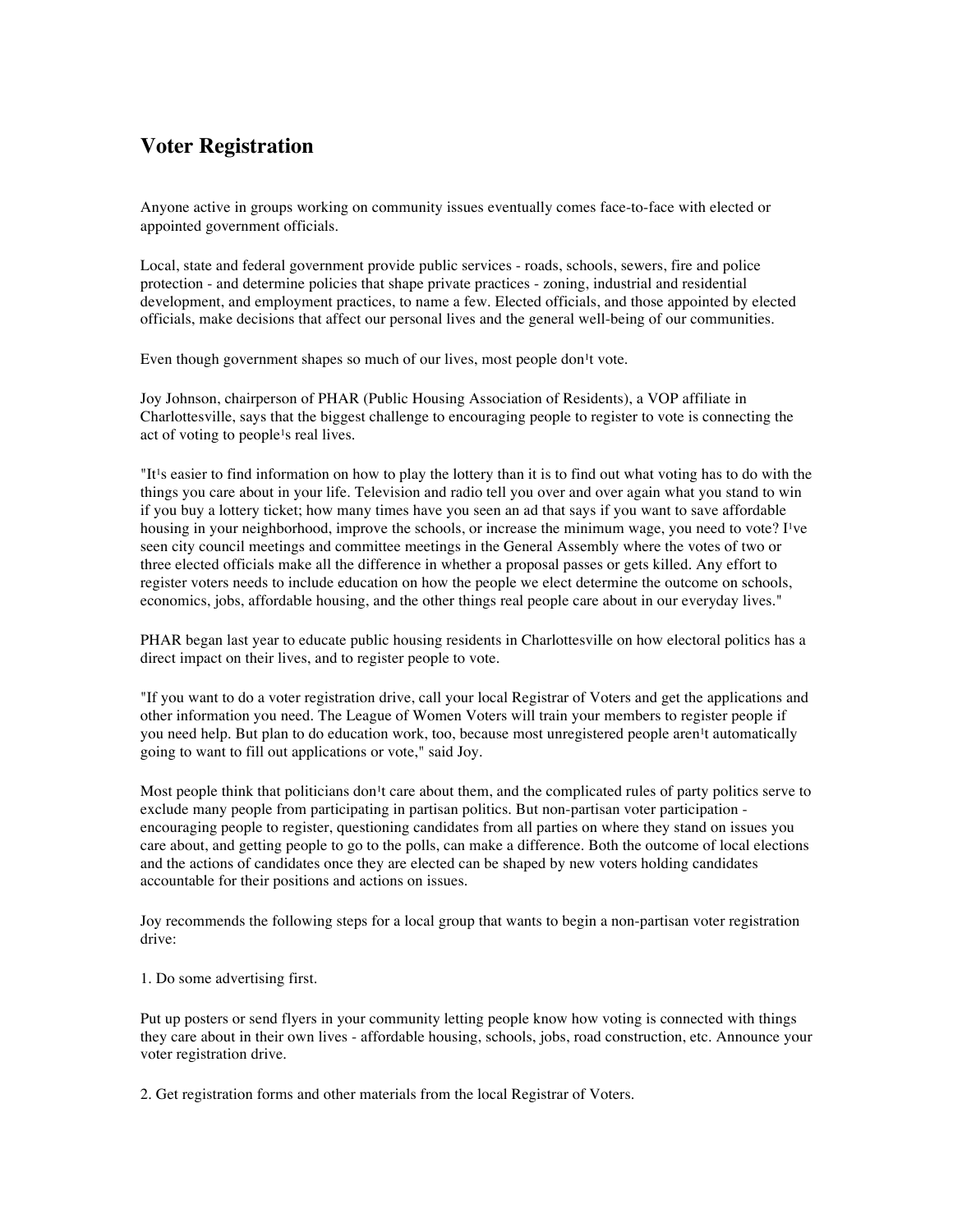Application forms need to be filled out completely and accurately, or the Registrar can<sup>1</sup>t enter the registration. So be prepared to help anyone who has trouble completing the form, and check applications to see they are complete before turning them in to the Registrar. Local Registrars can also provide you with brochures with information on registration and voting procedures, or you can obtain them directly from the State Board of Elections in Richmond (1-800-552-9745). People can register to vote at any time during the year, but in order to vote in an upcoming election, you must register at least 29 days before the election. Voters must be U.S. citizens, residents of Virginia, and at least 18 years old; 17-year-olds can register if they will be 18 by the next general election.

People who have been convicted of felonies must have their voting rights restored by the Governor before they can register. Contact the Secretary of the Commonwealth, P.O. Box 2454, Richmond, VA 23201-2454 to apply. People who have been judged mentally incompetent by a circuit court must apply to the court for reinstatement of competency before being able to register.

3. Hold a training session for your members who will commit to registering voters.

Walk people through the steps of registering people (the League of Women Voters is usually willing to help with this if you need it.)

Ask members to practice talking about how voting connects with what is going on in the community - talk about the local political arena and how it affects both personal and community life. Members will have to talk to unregistered people and help them see that registering and voting can make a difference, so practice (role-play) having conversations with people who don<sup>1</sup>t see what difference it makes. Try to connect the need to vote to a long-term view of history. Joy said, "Martin Luther King encouraged people to vote. What difference did it make then? What kinds of changes came about during the Civil Rights Movement? What kinds of things do we need to change now? How can exercising our right to vote have an impact on jobs, housing, education?"

4. Use a two-pronged approach to reach unregistered voters.

a. Go door-to-door in pairs contacting unregistered voters. Leave an application and come back later to pick it up; check to make sure the application is complete.

b. Hold an event - a social event like a picnic or pizza party - where people can register and talk to each other at the same time. It<sup>1</sup>s also possible to set up a voter registration table at community events - after church services on Sunday, high school sporting events, etc. Contact the church or organization sponsoring the event to make arrangements.

5. Evaluate what you learned in doing the voter registration drive and consider future efforts.

Ask members to reflect on what they learned from their efforts to register voters. What worked best and what needs to be improved? How else can the group encourage people to participate in electing public officials? Some groups hold non-partisan candidate forums during election season to ask candidates where they stand on issues of concern to their members. Others hold accountability sessions with elected officials at various times during the year to ask them to account for how they ve acted on community concerns. Some groups call all the people they registered just before the next election to remind them to go to the polls and vote for the candidates of their choice.

Non-profit tax-exempt groups must be non-partisan

Non-profit organizations exempt from taxes under Section 501(c)(3) of the Internal Revenue Code cannot endorse or contribute to campaigns for candidates for office, and cannot work for specific candidates or groups of candidates. A good manual for organizations exempt under Sections  $501(c)$  (3) or  $501(c)(4)$  of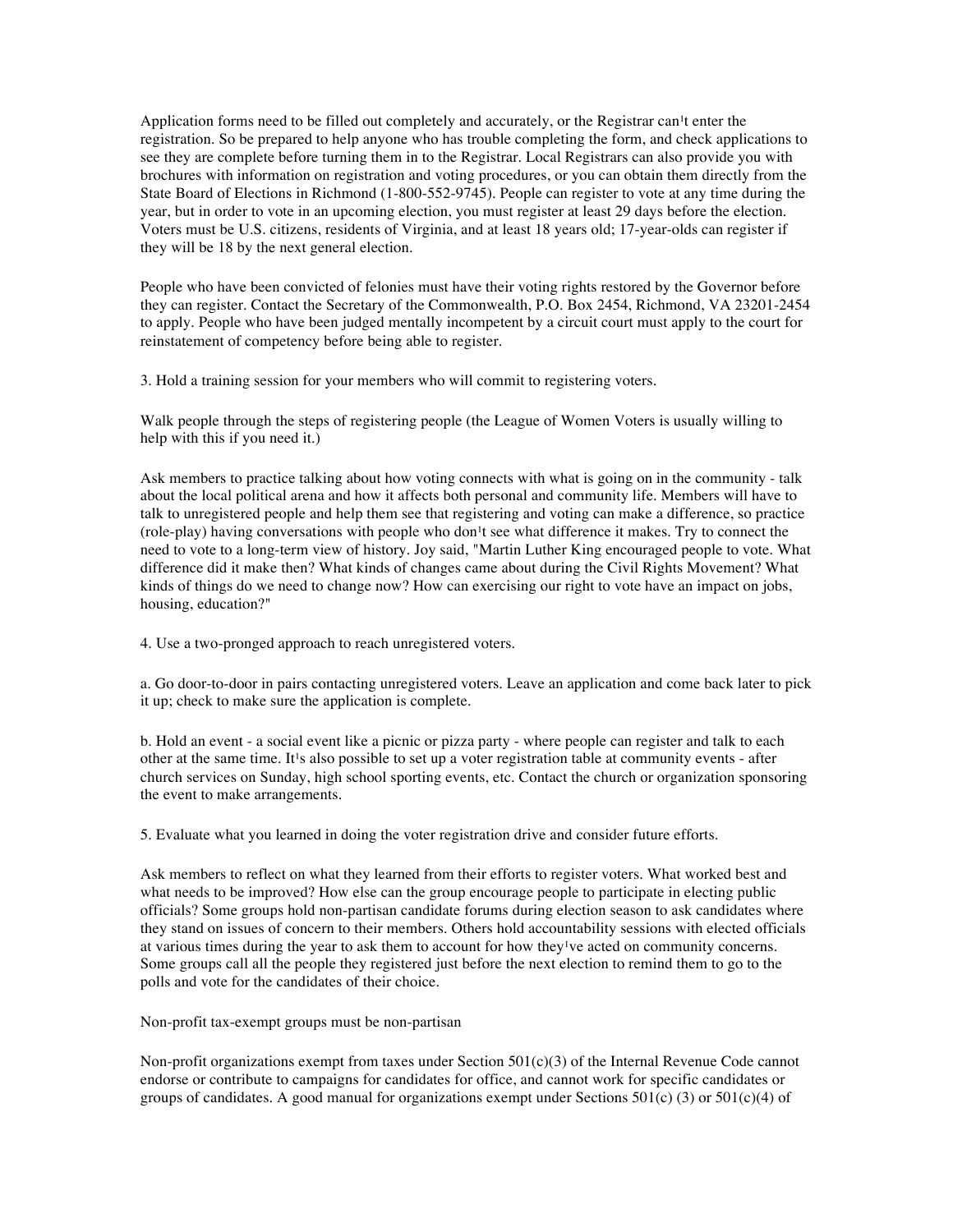the tax code is: Playing by the Rules: Handbook on Voter Participation and Education Work for 501(c)(3) Organizations. It<sup>1</sup>s available from the Independent Sector, 1828 L Street, N.W., Washington, D.C. 20036, (888) 860-8118.

As individuals, people can of course support any candidate they choose. The point of non-partisan voter participation is not to endorse specific candidates, but to hold all candidates and elected officials accountable to what Joy calls "the real needs in real people<sup>1</sup>s lives."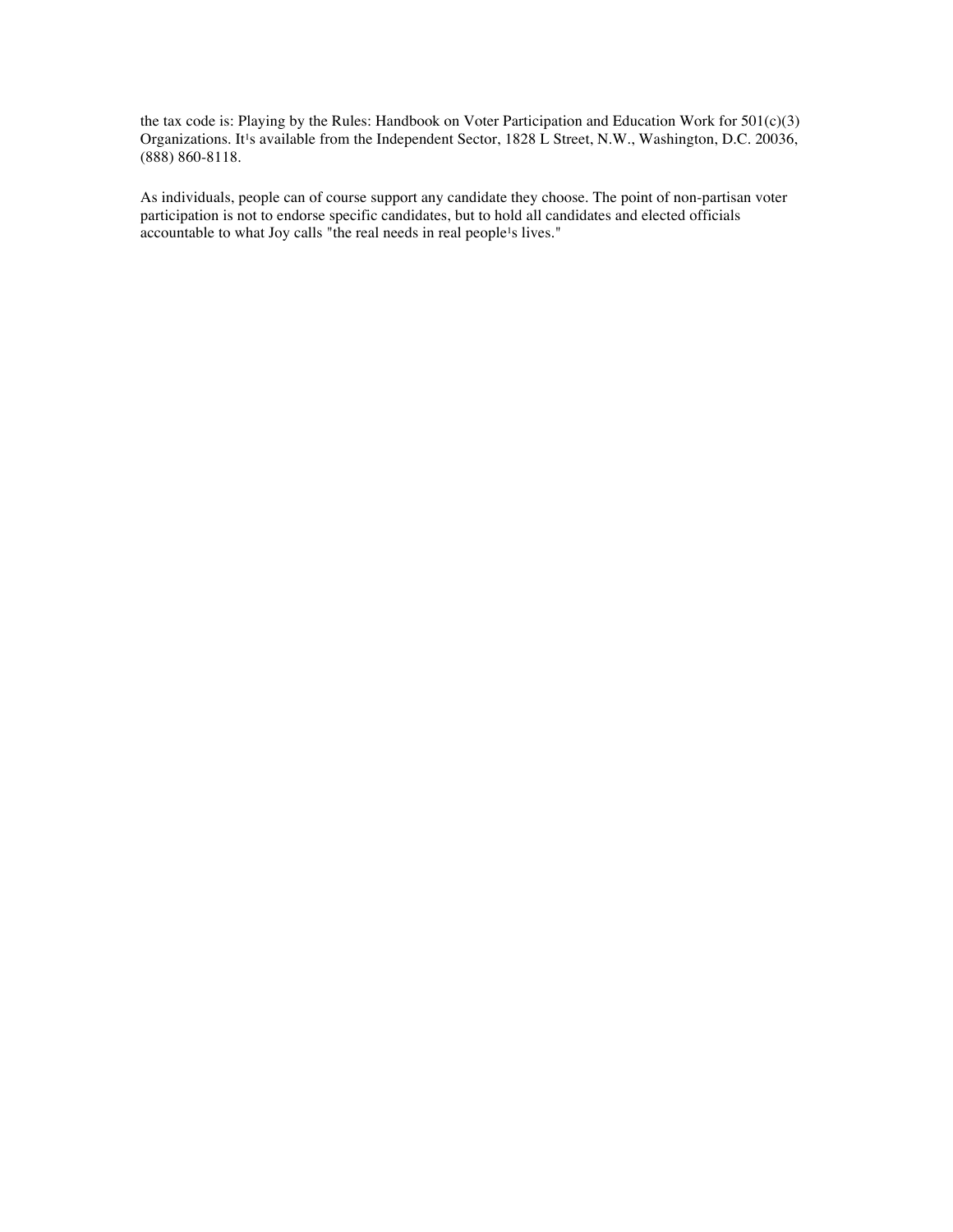### **Choosing Tactics**

Tactics are specific actions that a community group takes to move toward its goals on an issue.

If the group has done a good job of developing a strategy, choosing tactics and carrying them out can be a fun and creative process. Tactics should build and reinforce a sound general strategy.

In choosing tactics, keep your goal in mind. For example, if you want decision-makers to change a law or policy, you will eventually need to meet and talk with them.

The tactics you choose should make it more likely, rather than less likely, that you'll be able to meet and discuss your issue with them from a position of strength and mutual respect.

If the simple, straightforward tactic of requesting a meeting works, the members of your group need to think through how to conduct that meeting so that your group can make its key points, hear the decisionmaker's point of view, and come out with a very clear agreement about what the decision-maker will do and what the group will do as a result of the meeting.

Often, community groups waste meeting time by doing all of the talking. They prepare so much background information to present that they don't allow enough time for real interaction and negotiation with the decision-maker. The decision-maker sits and nods his or her head as the group members go on and on, then notices that time is up and ends the meeting without making a clear agreement to do something or scheduling a future time to talk.

At other times, decision-makers are the ones who take up all of the time in a meeting. They talk at length and distract the group from its point by asking unrelated questions.

A group needs to plan for meetings with decision-makers so that actual time for discussion and negotiation — real give-and-take — leads the group closer to its goal.

Agreeing as a group that the last five minutes of the meeting will be devoted to summarizing what was discussed and getting clear agreement on decisions made is critical to making sure that the meeting is actually a step forward in the process of working toward your goal. Don't wait until the meeting is over and you're out in the hall to realize that you didn't get a clear agreement.

It is also a good idea for the group to plan to end the meeting early. For example, if the meeting is scheduled for 30 minutes, try to conclude your business within 20 minutes. Have a schedule for what you will cover in the meeting and who will speak.

Sometimes, the simple tactic of asking a decision-maker to meet and negotiate with your group just doesn't work. If your group is small and new, the decision-maker may feel that he or she doesn't have to meet with you.

Again, if the group did its strategy work well, building up the credibility and name-recognition of the group is part of your plan. Asking your supporters and allies who know the decision-maker to set up the meeting for you is one option.

Another is to make a public statement that you want a meeting with the decision-maker. For example, you can inform a reporter that you have been trying to meet with the decision-maker but have been unable to. Or you can have group members and supporters telephone, send letters, and e-mail the decision-maker, asking him or her to meet with the group.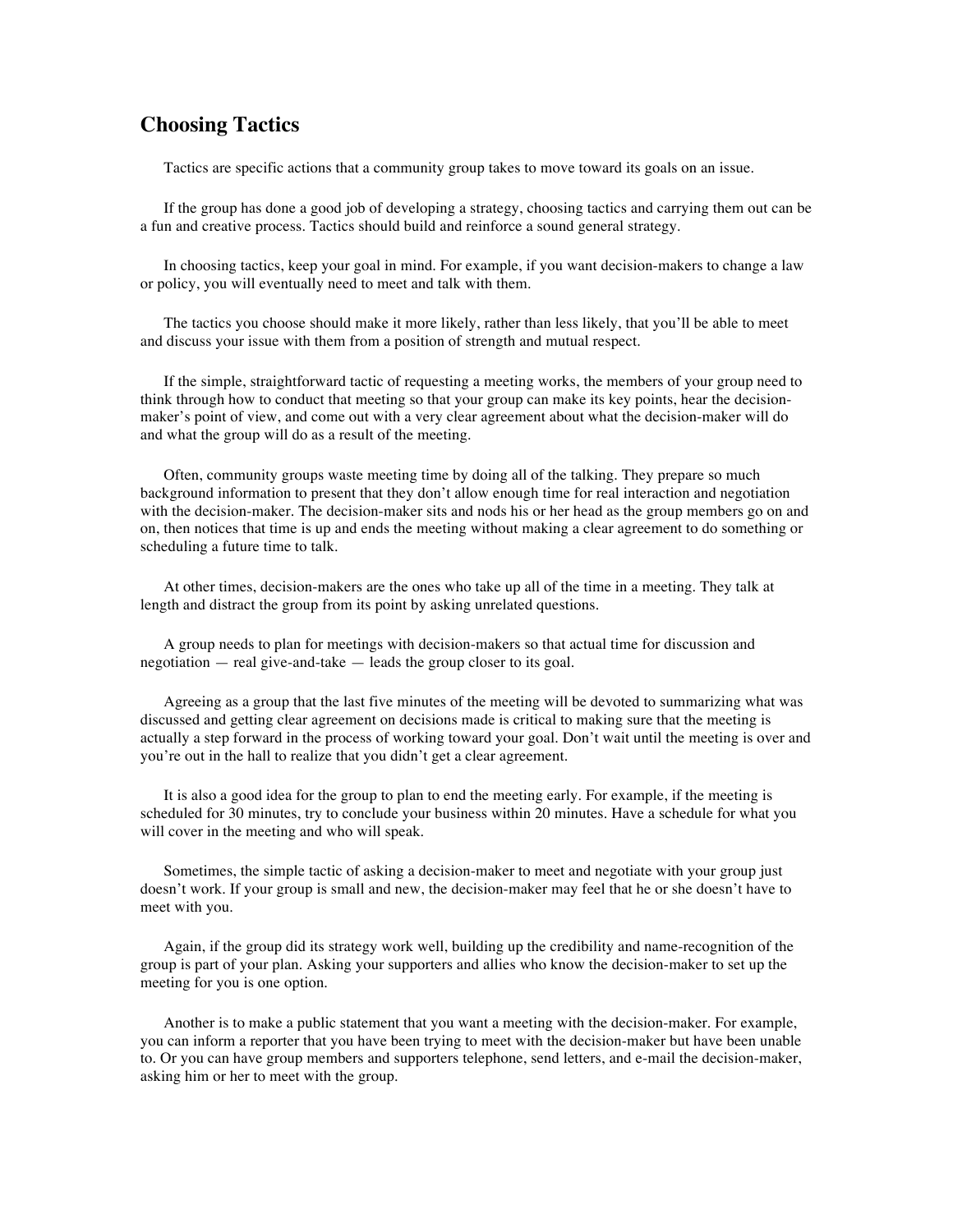The group needs to think together carefully about how to pressure a decision-maker to agree to a meeting.

Make sure you actually have the support and resources to do what you want to do. If you have the ability to generate 50 phone calls, or 100 phone calls, that should make an impression on the decisionmaker. But if you only generate five phone calls, you won't make much of an impression, other than to reinforce the decision-maker's view that you don't have much support.

The word "tactics" often conjures up visions of marches, rallies and picket lines. These events are tactics that community groups often use. It is important to use them for a specific purpose.

In order to achieve your goal on an issue, you're going to have to get one or more people with the power to change what you want to agree with you. Public events like rallies and marches can make your issue more visible to the general public and build public support. Increased public support can influence decision-makers to take the action you want them to take. But small or sloppy marches and rallies can work against you.

If you plan one, make sure you have a solid turnout plan so that people actually show up and participate. Be sure that you get any necessary permits, and put in extra effort to attract media coverage. Big public events can be great fun. In fact, one rule is to make them as much fun as possible. Music, costumes, and street theatre all attract attention and can raise the spirits of the group.

One of the most effective tactics used by community groups are large public meetings with decisionmakers. Group members present the changes they want the decision-maker to make and the decision-maker responds to the group's requests while a large number of members and supporters looks on.

The advantage of these types of meetings is that they are conducted in public, and the decision-maker must give a response to the group's requests in public.

The disadvantage is that complex proposals are difficult to negotiate in large public meetings.

Decision-makers may feel trapped by the idea of responding while dozens or even hundreds of people watch, and refuse to attend. So tactics for getting the decision-maker to show up are often needed, and the group needs a considerable amount of power and support in the community in order to motivate the decision-maker to show up.

The group should also expect that smaller follow-up meetings will be needed to hammer out the details of a decision-maker's response at a large public meeting.

Another kind of tactic focuses on withholding something the decision-maker wants or needs in order to get the decision-maker to agree to changes. A strike is probably the most well-known of these tactics.

Workers refuse to work unless the employer agrees to the changes the workers want — better working conditions, pay, benefits.

Renters sometimes put their rent payments into an escrow account and withhold it from the landlord until the landlord makes needed repairs.

Parents may keep their children out of school until school officials agree to changes the parents want.

These are all forms of strikes, and are probably the most difficult of all tactics to use effectively. It is difficult to get people to stay together in a strike for long periods of time, and it is also possible for decision-makers to break or weaken a strike.